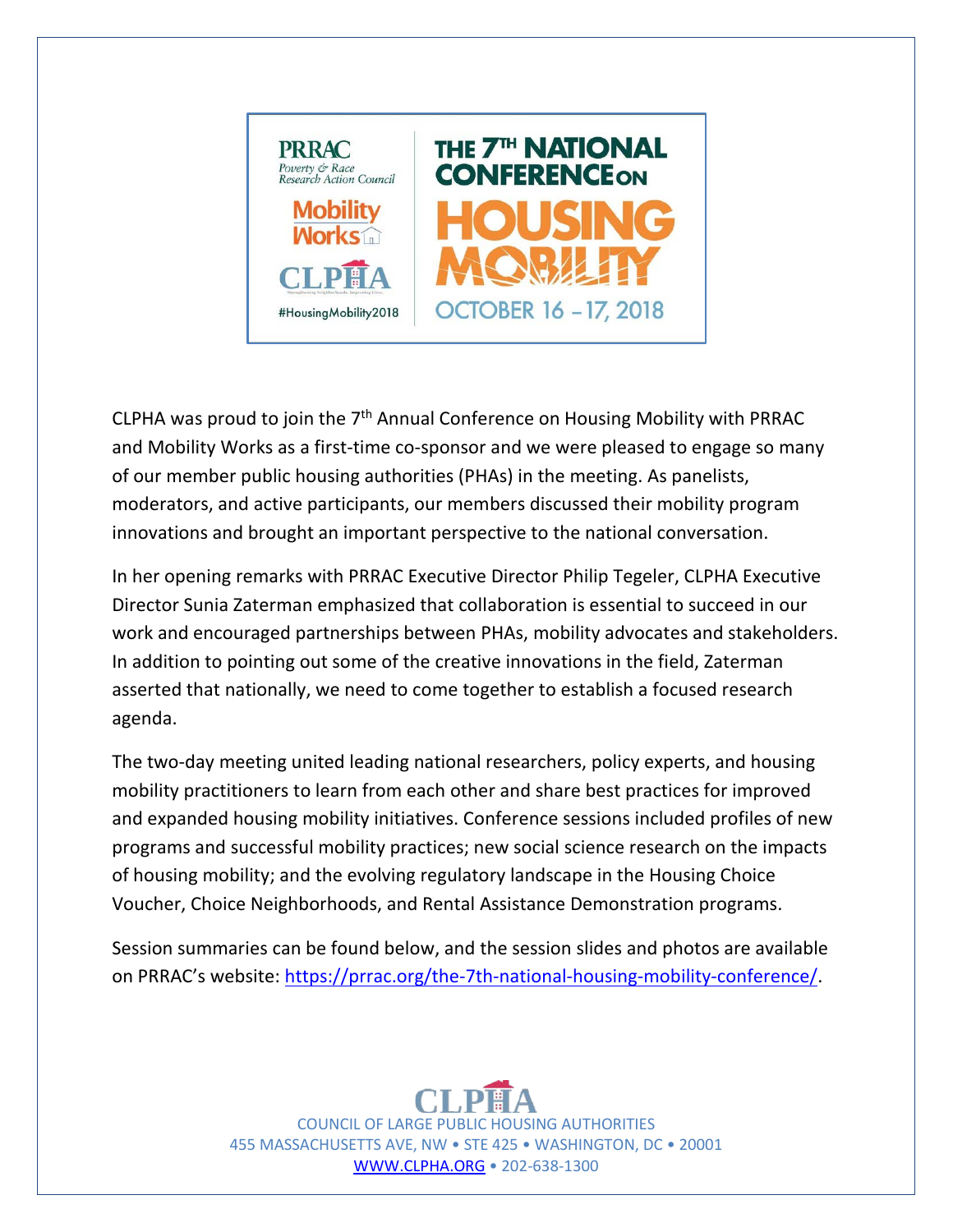# **Research Update: New Insights into Housing Mobility Implementation and Outcomes**

**Deb Gross, CLPHA, Moderator Martha Galvez, Urban Institute Philip Garboden, Johns Hopkins University Craig Pollack, Johns Hopkins University**

CLPHA Deputy Director Deb Gross moderated a panel featuring three researchers who presented findings on landlord participation in the HCV program and on the impact that mobility programs have on the health outcomes of residents. In her opening remarks, Gross emphasized the need for a shared research agenda that mobility program advocates, stakeholders, and PHAs can support to develop evidence-based recommendations for policy makers seeking to improve and expand housing mobility programs.

Martha Galvez, a senior research association at the Urban Institute, and Phillip Garboden, Professor of Sociology at the University of Hawaii, showed that landlord perceptions of the HCV program and local housing market conditions and payment standards are barriers to HCV participation.

Associate Professor Craig Pollack with Johns Hopkins University presented unpublished findings from two separate studies that examined the impact of mobility programs on children's health. The Mobility Asthma Project shows that children who move to higher opportunity neighborhoods are exposed to significantly fewer asthma-inducing allergens like mouse droppings, and when studying hospitalization among young children, voucher holders have a 17 percent reduced risk of hospitalizations. The benefits, he noted, were concentrated among young children and girls.

## **Resident Perspectives on Housing Mobility**

#### **Andrea Juracek, Housing Choice Partners, Moderator Sheila Proano, Baltimore Regional Housing Partnership, Moderator**

Two beneficiaries of housing mobility programs spoke candidly about their experiences and shared personal insights about the impact that access to higher opportunity neighborhoods has had on their lives. When asked whether she considered her participation a success, one speaker said, "My story isn't finished. I need to see how my kids do. My success long-term will be based on how my kids turn out." Since beginning the program with the Baltimore Regional Housing Partnership, she earned her GED, entered local community college, transferred to a four-year

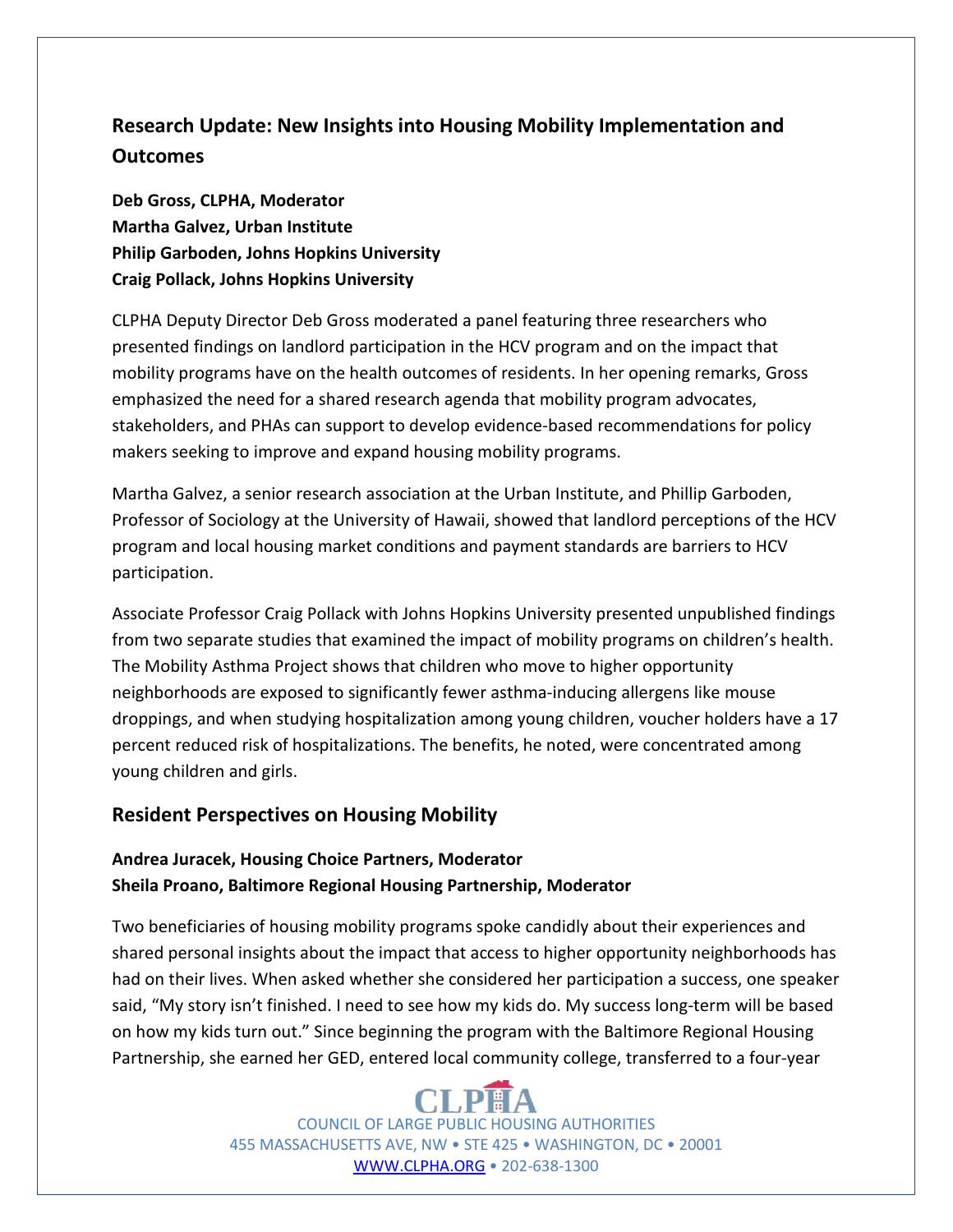college, and then completed a Master's in Public Health. Her oldest son is going to college and is in the Air Force Reserve.

#### **Choice-Mobility in the Rental Assistance Demonstration**

**Megan Haberle, PRRAC, Moderator Brian Knudsen, PRRAC Sheryl Seiling, Housing Authority of Cook County, IL Tom Davis, HUD Office of Recapitalization**

An afternoon panel focused on the choice mobility option in the Rental Assistance Demonstration (RAD), which allows residents in RAD properties to request a voucher after one or two years of residency, depending on the property type. Brian Knudsen from PRRAC described a study currently underway to understand how PHAs are communicating the choice mobility option to tenants. Knudsen highlighted Fort Worth Housing Solutions as a good example of communications about choice mobility, as they notify tenants of the mobility option at lease signing and recertification. Sheryl Seiling from the Housing Authority of Cook County, IL discussed HACC's experience with choice mobility, reporting that while a very small proportion of RAD residents have requested vouchers through choice mobility, most of their family projects are not yet eligible. Commenting on the choice mobility option, Tom Davis, director of HUD's Office of Recapitalization, discussed its pros and cons. It provides an opportunity for residents to respond to life changes and promotes market accountability by incentivizing property owners to keep their tenants satisfied. Alternatively, choice mobility also increases property turnover and raises equity issues for applicants on voucher waiting lists.

## **Regional Partnerships to Promote Mobility**

**Greg Russ, Minneapolis Public Housing Authority, Moderator Susan Rollins, Housing Authority of St. Louis County Ken Barbeau, Housing Authority of the City of Milwaukee and Kori Schneider Peragine, Milwaukee Fair Housing Council Andrew Lofton, Seattle Housing Authority** 

Representatives from four PHAs presented on their efforts to form regional partnerships. Susan Rollins of the Housing Authority of St. Louis County described how her agency created a partnership with the City of St. Louis Housing Authority to collaborate on such elements as software compatibility and formulating similar methods for determining rent reasonableness. Together they also formed Ascend St. Louis, an agency working with both housing authorities to assist families in moving to high-opportunity areas. Andrew Lofton of the Seattle Housing

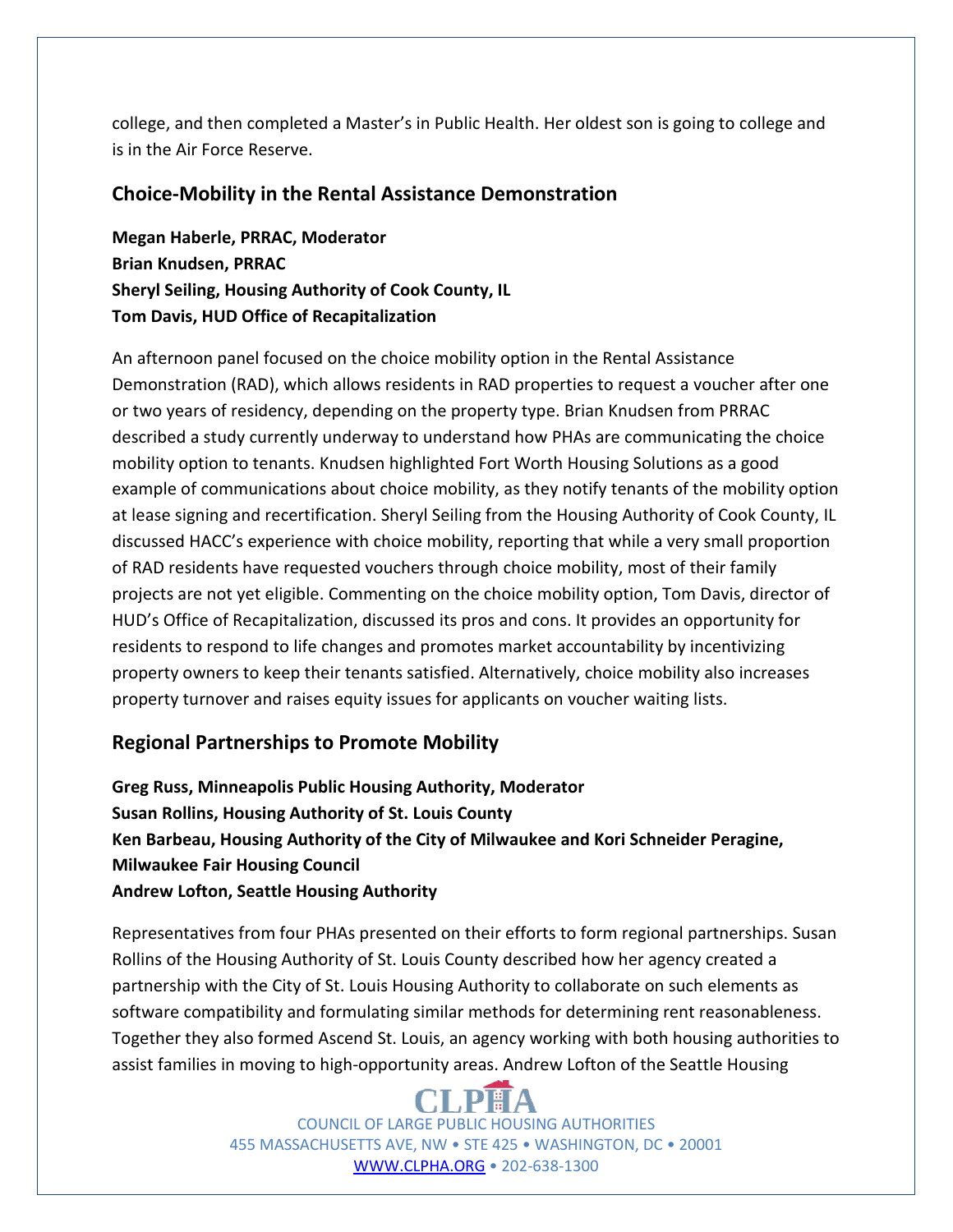Authority provided an overview of Creating Moves to Opportunity (CMTO), a demonstration program that SHA is conducting alongside the King County Housing Authority. The program is testing mobility strategies to determine what types of assistance are most effective for helping families lease-up in high-opportunity areas. Finally, Ken Barbeau of the Housing Authority of the City of Milwaukee and Kori Schneider Peragine of the Milwaukee Fair Housing Council described their activities to create a regional partnership in Milwaukee and the surrounding suburban counties. Their plans include a mobility program for families that decreases the poverty rate of vouchered households through regional locational choice and pre- and post-move assistance.

#### **Small Area FMRS and Alternative Payment Standards**

#### **Philip Tegeler, PRRAC, Moderator**

## **Rob Silverman, SUNY Buffalo and Deborah Thrope, NHLP Sarah Oppenheimer, King County Housing Authority and Steve Field, Chicago Housing Authority**

A panel on Small Area Fair Market Rents (SAFMRs) featured trends in SAFMR implementation and presentations from two members who have used MTW authority to implement alternative payment standards. Robert Silverman of the University of Buffalo provided some initial findings from a study and that he and a colleague are conducting on SAFMR implementation. Examining the 24 mandatory SAFMR areas, Silverman found that the average payment standard in lowopportunity zip codes is slightly higher than in high-opportunity zip codes, limiting the SAFMR rule's ability to promote mobility. Deborah Thrope from the National Housing Law Project described some initial trends that NHLP has seen in SAFMR implementation, including the grouping of zip codes, limited regional coordination, using MTW status to implement alternative payment standards, and little voluntary implementation.

Discussing alternative payment standards, Sarah Oppenheimer of the King County Housing Authority and Steven Field of the Chicago Housing Authority presented on their agency's payment standards. Using a six-tier standard, Oppenheimer noted that their standards have increased geographic choice, increased lease-up rates, and supported cost containment. CHA's model includes an exception payment standard of 150% of FMR, and Field reported that this standard has increased the number of voucher holders in high opportunity areas. Expanded geographic choice should continue as more HCV participants use the exception payment standard, particularly when paired with CHA's landlord incentive payments and housing search assistance.